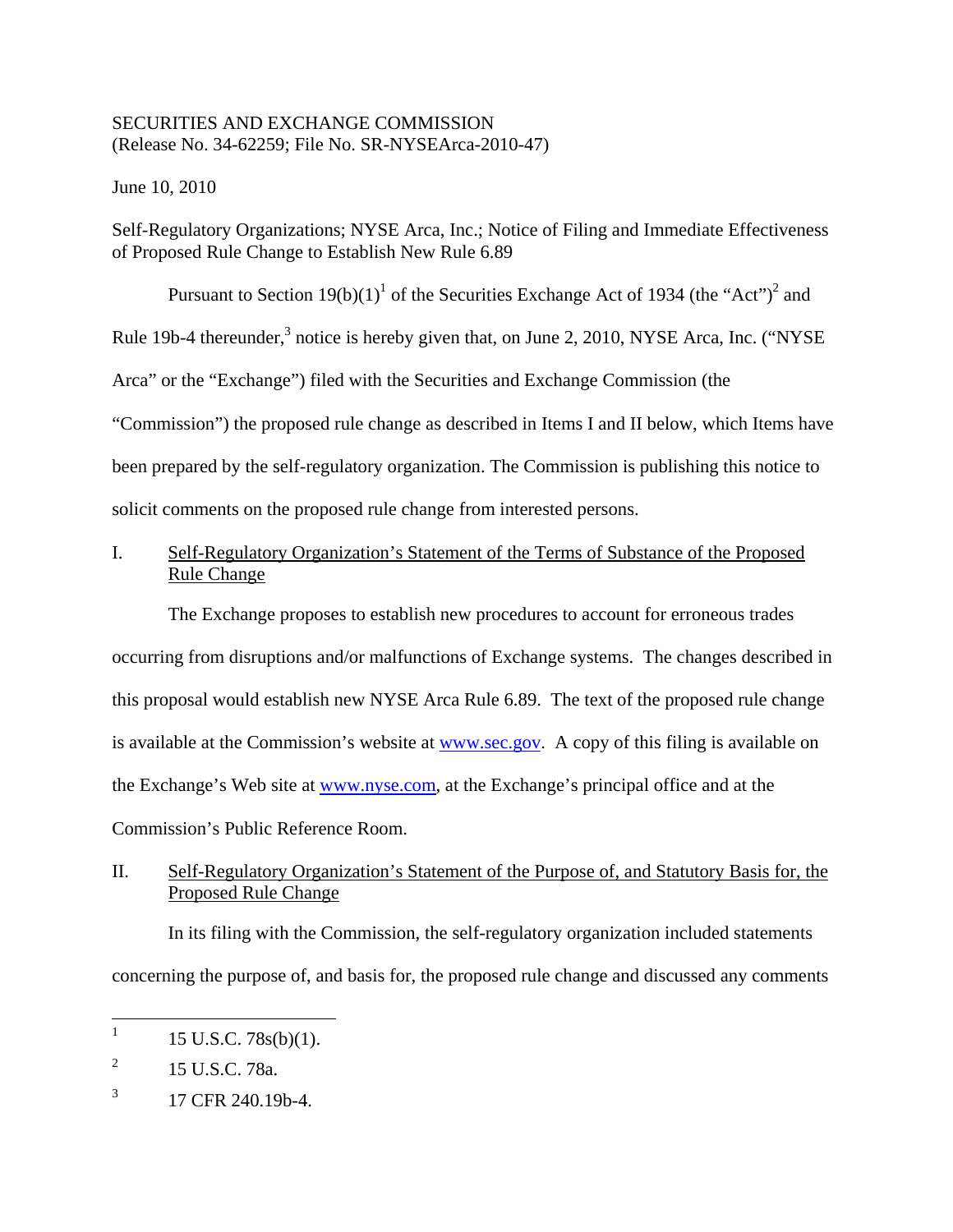it received on the proposed rule change. The text of those statements may be examined at the places specified in Item IV below. The Exchange has prepared summaries, set forth in sections A, B, and C below, of the most significant parts of such statements.

## A. Self-Regulatory Organization's Statement of the Purpose of, and the Statutory Basis for, the Proposed Rule Change

1. Purpose

The Exchange is proposing to establish NYSE Arca Rule 6.89, in order to adopt new procedures regarding system disruptions and malfunctions. Specifically, the Exchange proposes to include "verifiable systems disruptions and malfunctions which the nullification or modification of transactions may be necessary" as a condition in which a designated Trading Official<sup>4</sup> may act, on its own motion, to review erroneous transactions. The Exchange believes that it is appropriate to provide this flexibility and authority so as not to limit the Exchange's ability to plan for and respond to unforeseen system's problems. Proposed Rule 6.89 is similar to rules in effect at other options exchanges that allow for the nullification or modification of transactions that resulted from verifiable disruptions and/or malfunctions of Exchanges systems.<sup>5</sup>

According to the proposal, in the event of any verifiable disruption or malfunction in the use or operation of any electronic communications and trading facilities of the Exchange, in which the nullification or modification of transactions may be necessary for the maintenance of a fair and orderly market or the protection of investors and the public interest exist, a Trading Official, on his or her own motion, may review such transactions and declare such transactions arising out of the use or operation of such facilities during such period null and void or modify

 $\overline{a}$ See NYSE Arca Rule  $6.1(b)(34)$ . Trading Officials are employees or officers of the Exchange and are not affiliated with OTP Holders or OTP Firms.

 $\mathfrak{S}$ Proposed Rule 6.89 is based in part on NASDAQ OMX PHLX Rule  $1092(c)(ii)(A)$ , and in addition is substantially similar to Chicago Board Options Exchange Rule 6.25(a)(3).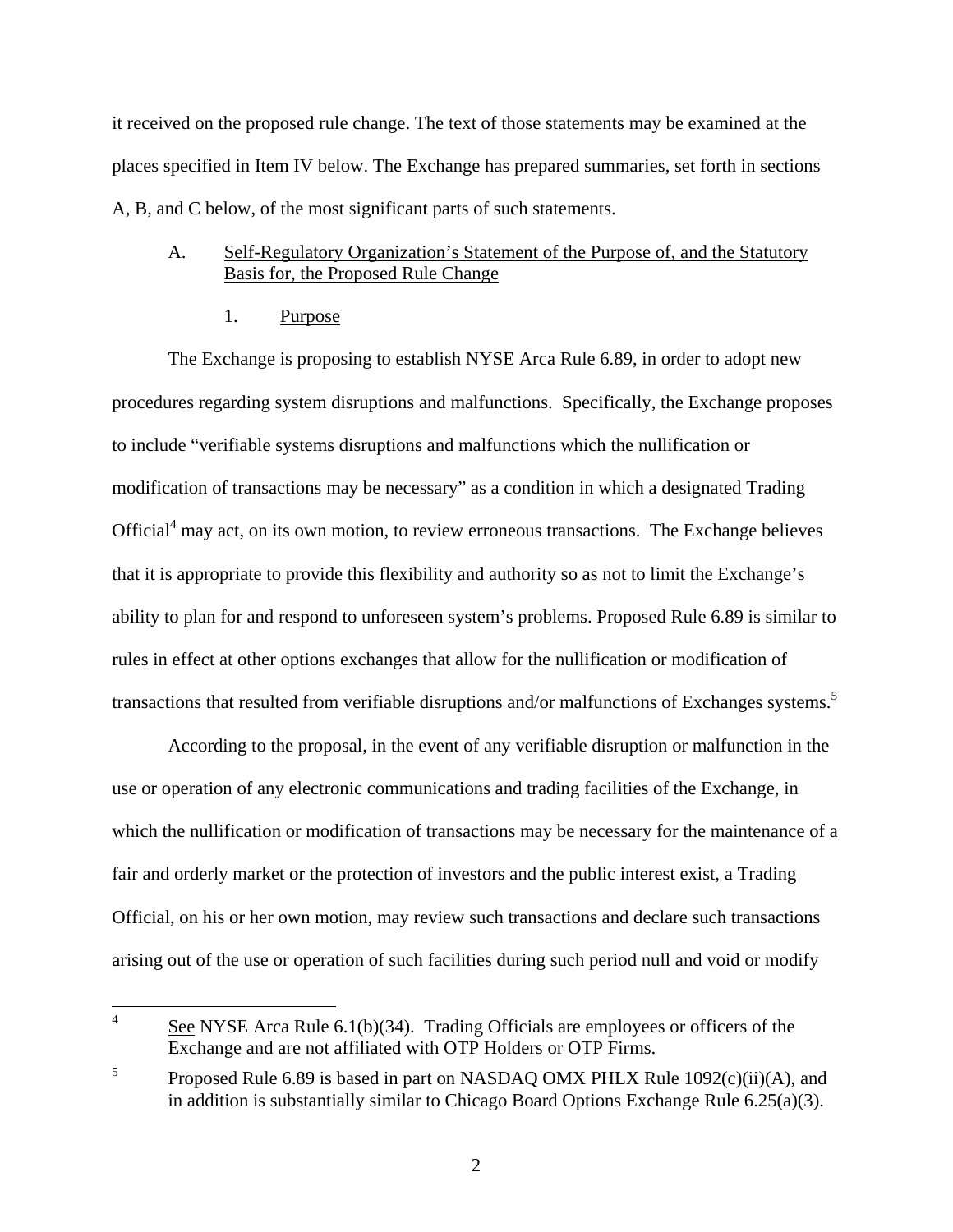malfunction. Each OTP Holder involved in the transaction shall be notified as soon as the terms of these transactions, in accordance with the guidelines contained in sections  $(a)(3)(C)(i)(aa)$ -(bb) of Rule 6.87. Pursuant to the proposal, the Trading Official, absent extraordinary circumstances, must initiate action under this authority within sixty (60) minutes of the occurrence of the erroneous transaction that was a result of the verifiable disruption or practicable, and any OTP Holder aggrieved by the action may appeal such action in accordance with the provisions of subsection (b) of Rule 6.89.

#### Appeal Process

 $\overline{a}$ 

If a Trading Official determines that a transaction(s) is erroneous pursuant to Rule 6.89(a) as described above, any OTP Holder aggrieved by the action may appeal such action in accordance with the provisions provided in Rule 6.89(b).

 The Exchange plans to utilize a Review Panel ("Panel") to review decisions made by the Exchange Officer, under this Rule.

Once an OTP Holder has properly notified the Exchange that it wishes to appeal the decision of the Exchange Officer, a three person Panel will review and make a determination as to the appeal. The Panel as described in proposed Rule  $6.89(b)(1)(A)$  will be comprised of the NYSE Arca Chief Regulatory Officer ("CRO"), or a designee of the CRO, and a representative from two (2) different OTP Firms. One representative on the Panel will always be from an OTP Firm directly engaged in market making activities and one representative on the Panel will always be from an OTP Firm directly engaged in the handling of options orders for public customers.<sup>6</sup> The Exchange feels that by having a three person panel, of which the majority is made up of individuals from member firms, will help to ensure that determinations regarding

 6 The composition of the Review Panel, is similar to that of the NYSE Arca Obvious Error Panel, as defined in Rule  $6.87(a)(4)(A)(i)$ . [sic]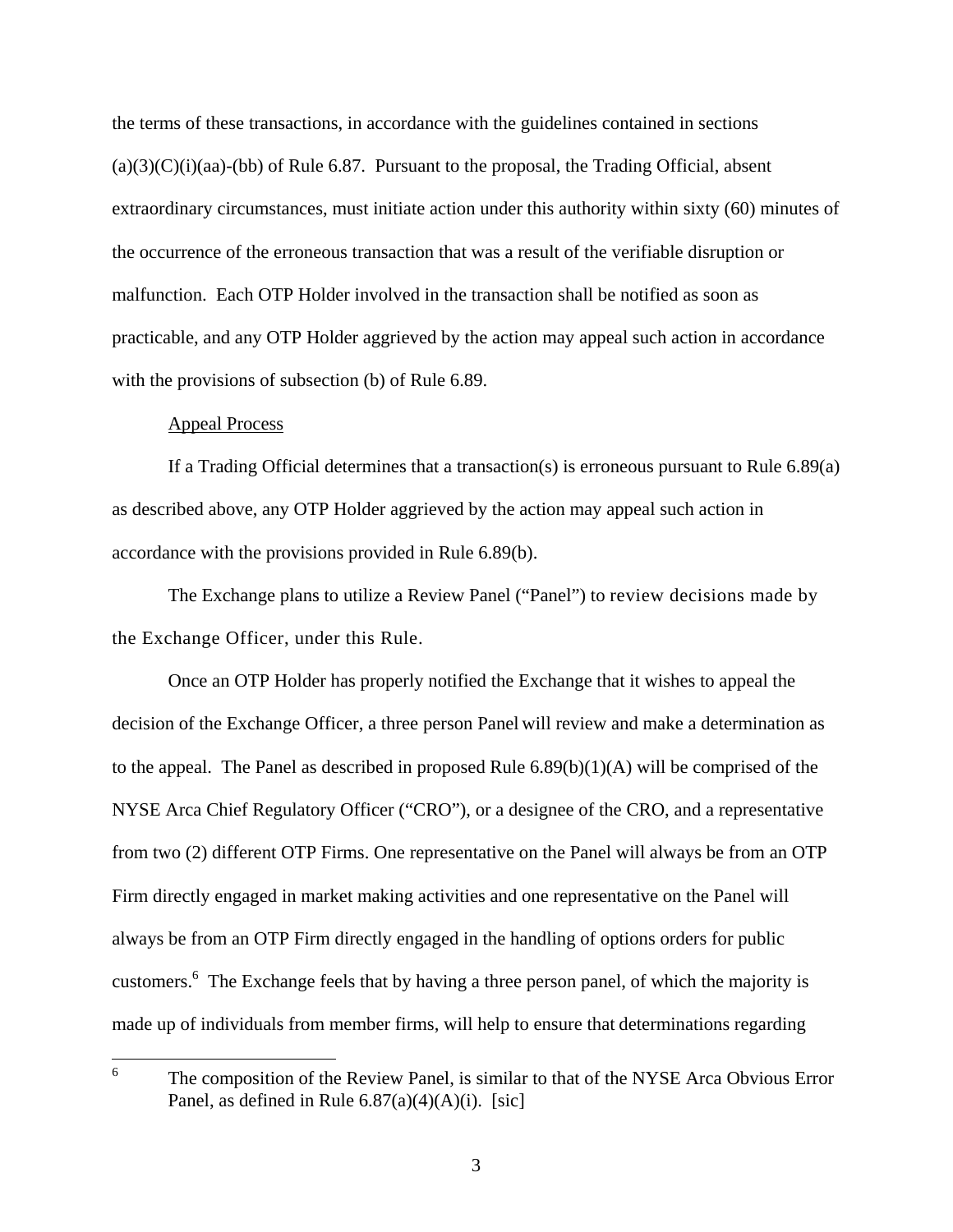impartiality. erroneous transactions resulting from system malfunctions or extraordinary market conditions are made by a diverse representative group in a manner that will help to ensure fairness and

The Exchange shall designate at least ten  $(10)$  OTP Firm representatives to be called upon to serve on the Panel as needed. In no case shall a Panel include a person related to a party to the trade in question. To the extent reasonably possible, the Exchange shall call upon the designated representatives to participate in a Panel on an equally frequent basis.

## 2. Statutory Basis

The Exchange believes that the proposed rule change will allow the Exchange, in extraordinary market conditions, to maintain a fair and orderly market. The Exchange believes the proposed rule change is consistent with the Act and the rules and regulations thereunder and, in particular, the requirements of section 6(b) of the Act. Specifically, the Exchange believes the proposed rule change is consistent with the section  $6(b)(5)^7$  requirements that the rules of an exchange be designed to promote just and equitable principles of trade, to prevent fraudulent and manipulative acts, to remove impediments to and perfect the mechanism for a free and open market and a national market system, and, in general, to protect investors and the public interest.

Allowing for the nullification or modification of transactions that result from verifiable disruptions and/or malfunctions of Exchanges systems will offer market participants on NYSE Arca a level of relief presently not available. The rule changes proposed in this filing are consistent with the rules governing verifiable systems disruptions malfunctions at other options exchanges and are designed to protect investors and the public interest.

 $\overline{a}$ 

 7 15 U.S.C. 78(f)(b)(5).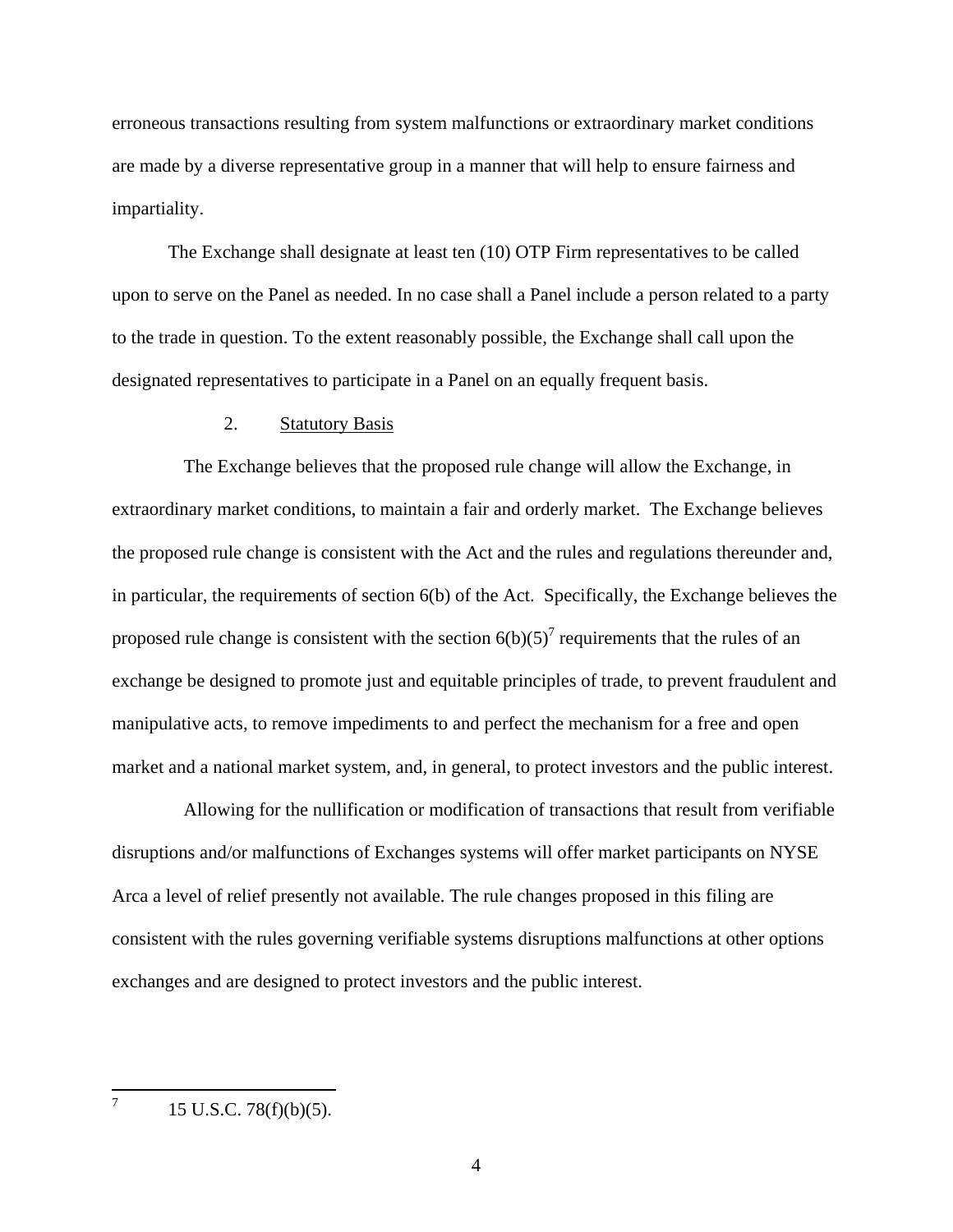#### B. Self-Regulatory Organization's Statement on Burden on Competition

The Exchange does not believe that the proposed rule change will impose any burden on competition that is not necessary or appropriate in furtherance of the purposes of the Act.

# C. Self-Regulatory Organization's Statement on Comments on the Proposed Rule Change Received from Members, Participants, or Others

No written comments were solicited or received with respect to the proposed rule change.

## III. Date of Effectiveness of the Proposed Rule Change and Timing for Commission Action

The Exchange has filed the proposed rule change pursuant to Section  $19(b)(3)(A)(iii)$  of the Act<sup>8</sup> and Rule 19b-4(f)(6) thereunder.<sup>9</sup> Because the proposed rule change does not: (i) significantly affect the protection of investors or the public interest; (ii) impose any significant burden on competition; and (iii) become operative prior to 30 days from the date on which it was filed, or such shorter time as the Commission may designate, if consistent with the protection of investors and the public interest, the proposed rule change has become effective pursuant to Section 19(b)(3)(A) of the Act<sup>10</sup> and Rule 19b-4(f)(6)(iii) thereunder.<sup>11</sup>

At any time within 60 days of the filing of the proposed rule change, the Commission may summarily abrogate such rule change if it appears to the Commission that such action is necessary or appropriate in the public interest, for the protection of investors, or otherwise in furtherance of the purposes of the Act.

9 17 CFR 240.19b-4(f)(6).

1

 $10\,$  $15$  U.S.C.  $78s(b)(3)(A)$ .

<sup>15</sup> U.S.C. 78s(b)(3)(A)(iii).

<sup>11</sup> 17 CFR 240.19b-4(f)(6). In addition, Rule 19b-4(f)(6)(iii) requires the Exchange to give the Commission written notice of the Exchange's intent to file the proposed rule change along with a brief description and text of the proposed rule change, at least five business days prior to the date of filing of the proposed rule change, or such shorter time as designated by the Commission. The Exchange has satisfied the pre-filing requirement.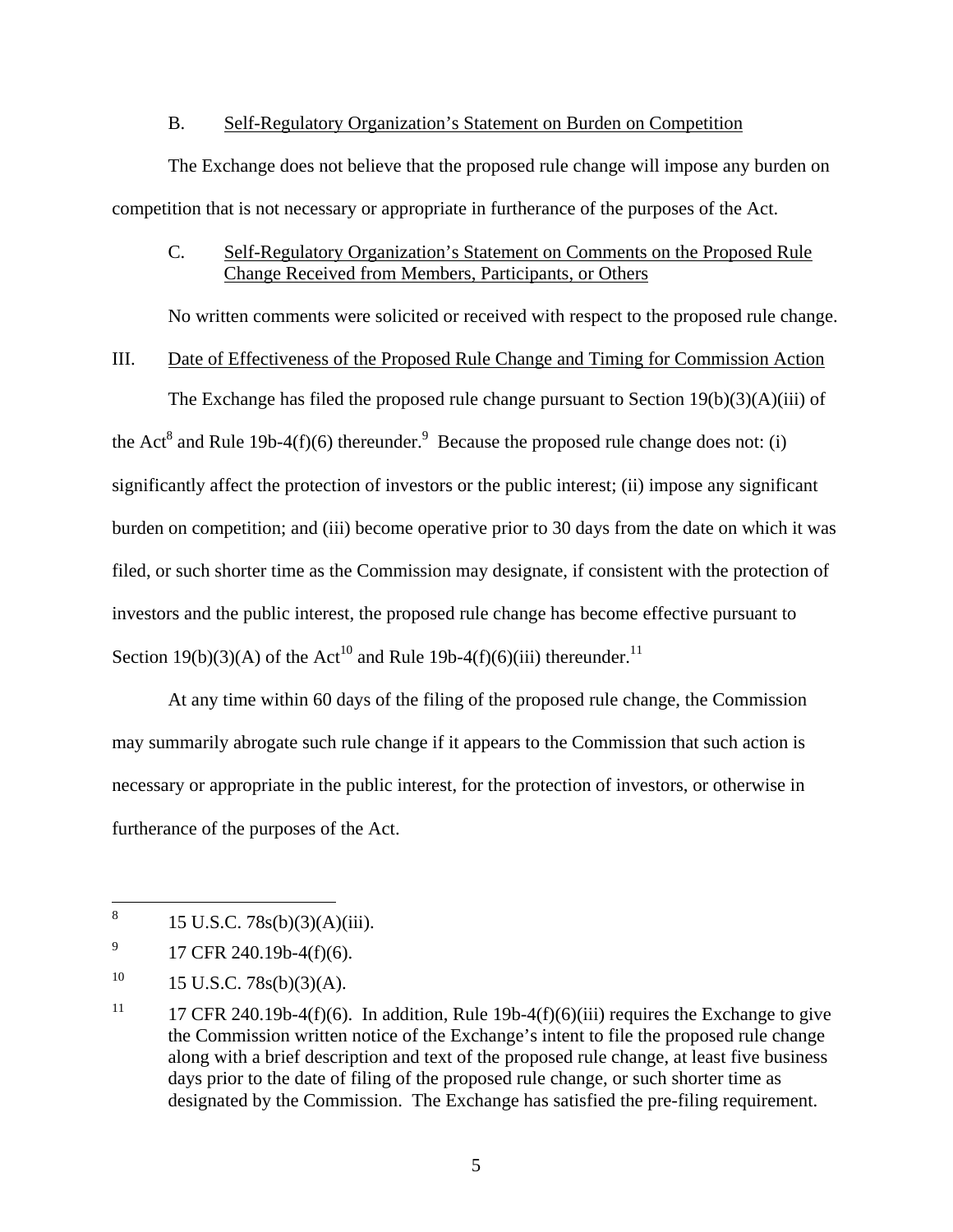## IV. Solicitation of Comments

Interested persons are invited to submit written data, views, and arguments concerning the foregoing, including whether the proposed rule change is consistent with the Act. Comments may be submitted by any of the following methods:

#### Electronic comments:

- Use the Commission's Internet comment form<br>(http://www.sec.gov/rules/sro.shtml); or
- Send an e-mail to rule-comments@sec.gov. Please include File No. SR-NYSEArca-2010-47 on the subject line.

#### Paper comments:

• Send paper comments in triplicate to Elizabeth M. Murphy, Secretary, Securities and Exchange Commission, 100 F Street, NE, Washington, DC 20549-1090.

All submissions should refer to File No. SR-NYSEArca-2010-47. This file number should be included on the subject line if e-mail is used. To help the Commission process and review your comments more efficiently, please use only one method. The Commission will post all comments on the Commission's Internet Web site (http://www.sec.gov/rules/sro.shtml). Copies of the submission, all subsequent amendments, all written statements with respect to the proposed rule change that are filed with the Commission, and all written communications relating to the proposed rule change between the Commission and any person, other than those that may be withheld from the public in accordance with the provisions of 5 U.S.C. 552, will be available for Web site viewing and printing in the Commission's Public Reference Room, 100 F Street, NE, Washington, DC 20549, on official business days between the hours of 10:00 a.m. and 3:00 p.m. Copies of such filing also will be available for inspection and copying at the